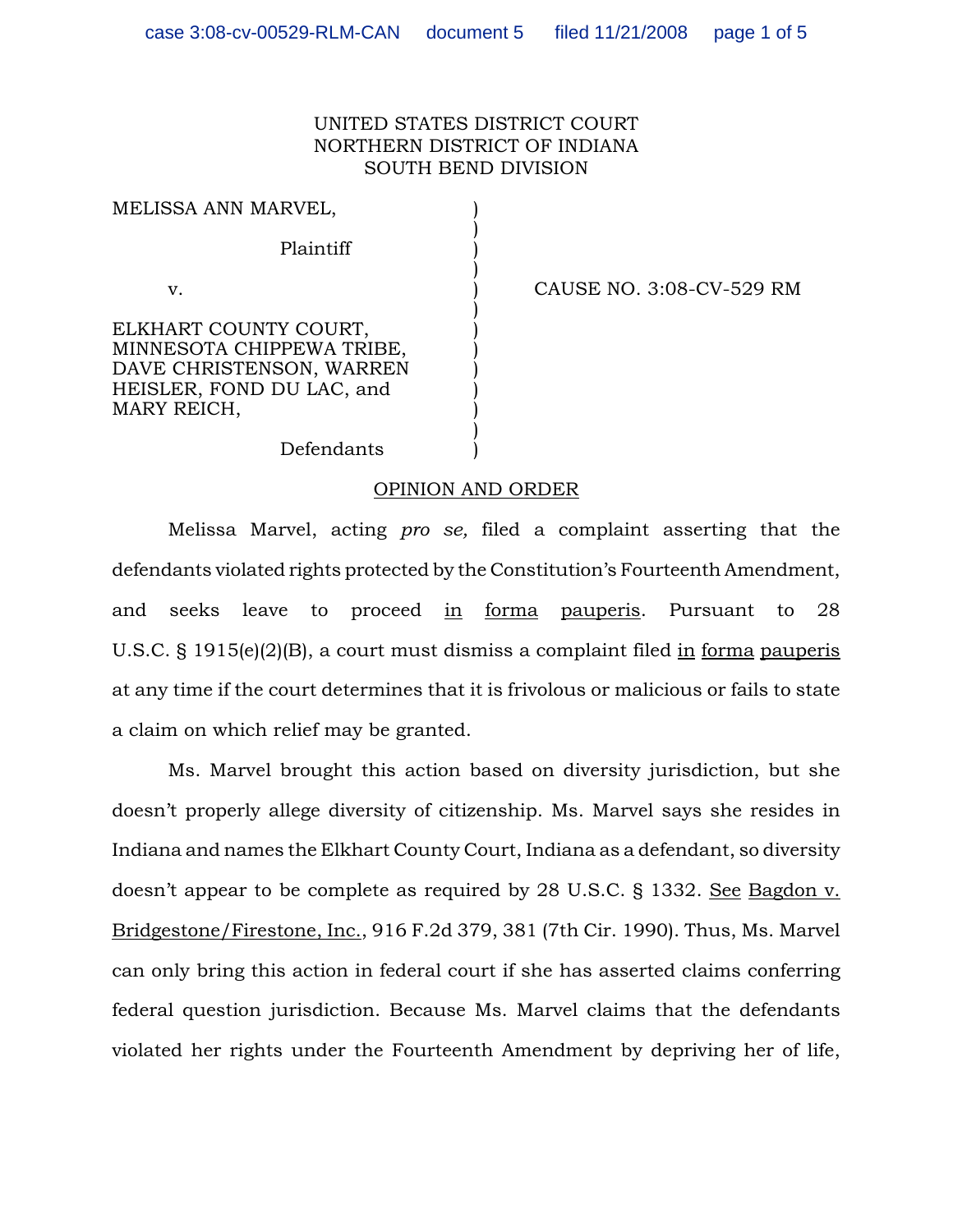liberty, and property without due process of law, this court will address her claims as arising under federal law.

Ms. Marvel contends she was denied property rights under the Fourteenth Amendment because Elkhart County Court hasn't required Michael A. Wood (the man she believes to be her father) to take a paternity test and as such, she was denied enrollment in a tribe and the right to attend law school as a Native American Indian. Specifically, Ms. Marvel makes the following allegations: she was adopted and the adoption took place in Elkhart County Court; she doesn't know how or who to petition to view her adoption records and therefore doesn't know what judge to name as a defendant; Michael A. Wood, a Native American, is her biological father, but she hasn't been able to obtain a paternity test to establish this; Mr. Wood's mother was removed from the rolls of Minnesota Chippewa Tribe in 1932; part of Mr. Wood's family is still enrolled with that tribe and other family members are enrolled in the Fond Du Lac reservation; Mr. Wood was wrongly denied enrollment into the Minnesota Chippewa Tribe because of his mother's wrongful removal from the rolls, which prevents Ms. Marvel's enrollment; Ms. Marvel applied to Fond Du Lac and Lac Courte Orielles for entry level positions, but was turned down; the Elkhart County Court failed to acknowledge her life-long property rights associated with being Native American by not establishing paternity of Mr. Wood; the Elkhart County Court wrongly prevented her enrollment in the tribe by denying the paternity test; and she was denied access to Thomas Cooley Law School as a Native American.

A claim may be dismissed for failure to state a claim upon which relief can be granted only if it appears beyond doubt that the plaintiff can prove no set of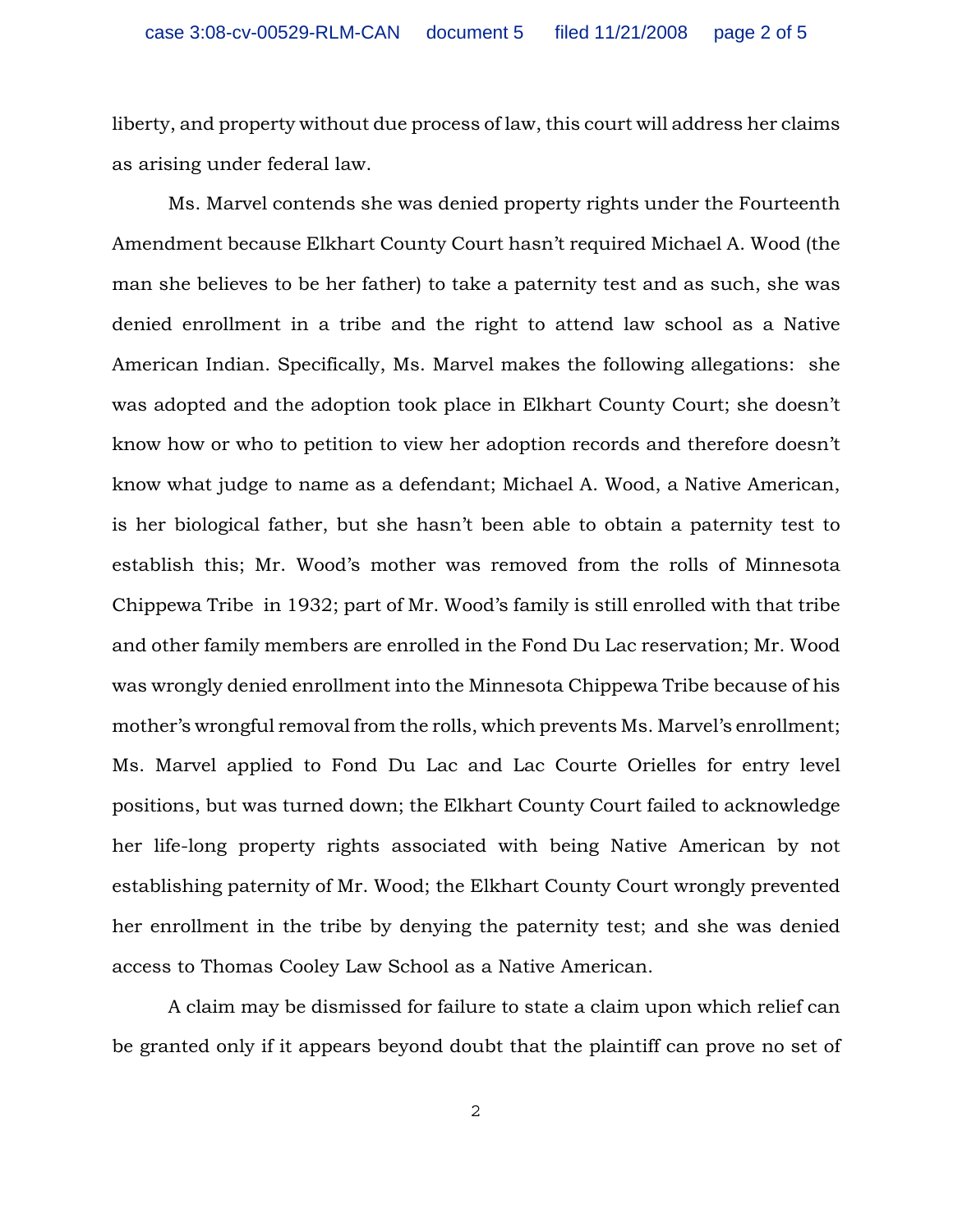facts in support of her claim that would entitle her to relief. A complaint should be dismissed as frivolous when "it lacks an arguable basis either in law or in fact." Denton v. Hernandez, 504 U.S. 25, 31 (1989); see also Edwards v. Snyder, 478 F.3d 827, 830 (7th Cir. 2007). A claim based on an "indisputably meritless legal theory" is frivolous. Denton v. Hernandez, 504 U.S. at 32; Neitzke v. Williams, 490 U.S. 319, 327 (1989). A claim is also frivolous when no reasonable person could suppose it to have any merit. Lee v. Clinton, 209 F.3d. 1025, 1026 (7th Cir. 2000). Allegations of a *pro se* complaint are held to less stringent standards than formal pleadings drafted by lawyers, and are liberally construed. Anderson V. Hardman, 241 F.3d 544, 545 (7th Cir. 2001).

Ms. Marvel cannot assert a direct Fourteenth Amendment claim against Elkhart County Court, but instead must assert a claim pursuant to 42 U.S.C. § 1983. See Albright v. Oliver, 510 U.S. 266, 271 (1994) (citing Baker v. McCollan, 443 U.S. 137, 144 n.3 (1979)). To state a § 1983 cause of action against a local governmental entity, the complaint must allege that the entity had a policy or custom that caused the deprivation of plaintiff's constitutional rights. Monell v. Dept. of Social Servs. of City of New York, 436 U.S. 658, 692-693 (1978); see also <u>Bennett v. Roberts</u>, 295 F.3d 687, 699 (7th Cir. 2002).<sup>1</sup> Because suits against local government officials in their official capacities represent another way of pleading an action against the local government, the officials may only be sued when the local government "would be suable in its own name." Monell v. Dept. of Social Servs., 436 U.S. at 691, n.55; see also Wright v. Lake County Sheriff's

 $<sup>1</sup>$  To the extent the Elkhart County Court receives state funding and is a state agency, the</sup> court is not a "person" and cannot be subject to liability under 42 U.S.C. § 1983. Will v. Michigan Dept. of State Police, 491 U.S. 58, 65-66 (1989).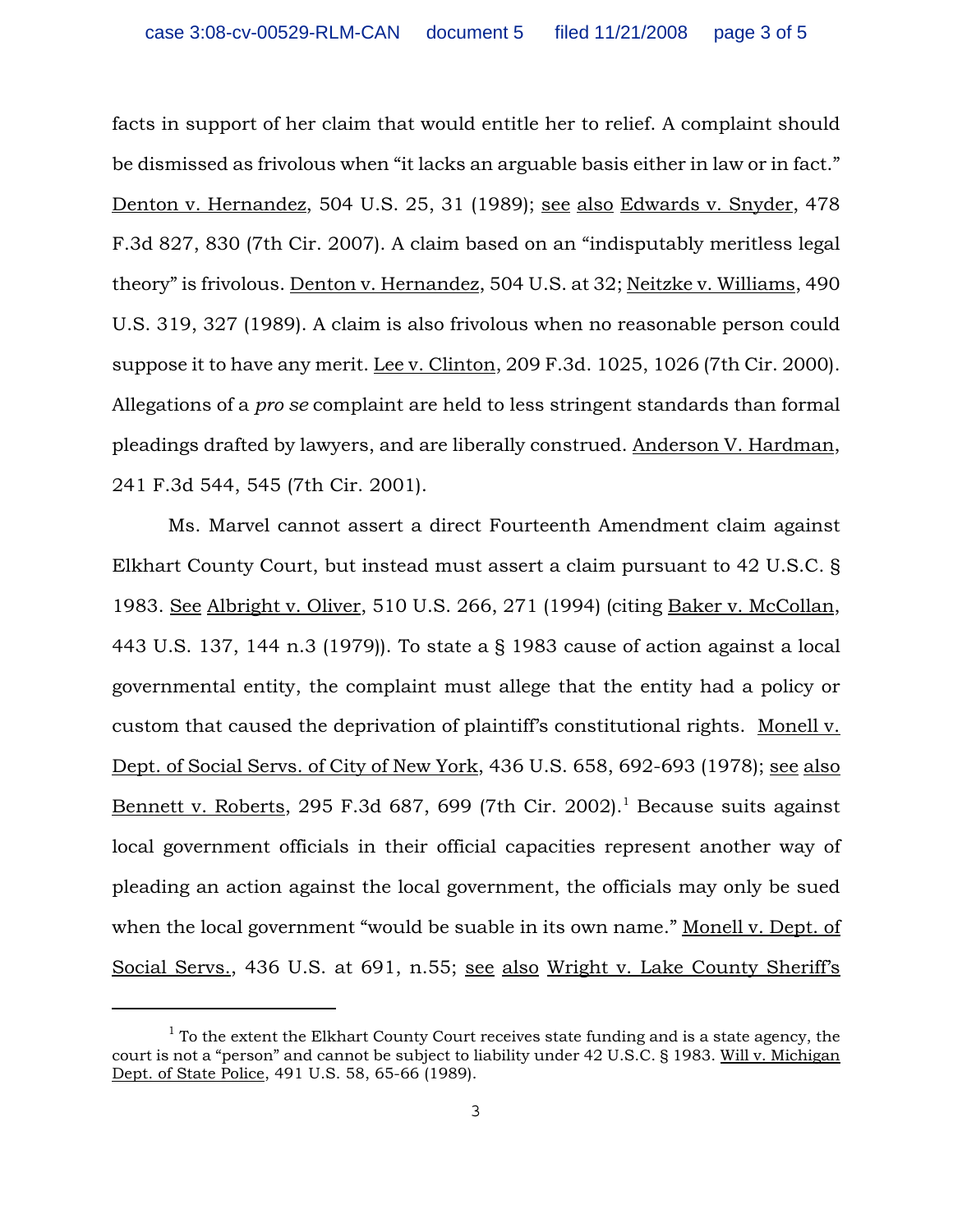Dept., No. 2:04 CV 524, 2006 WL 1752138 at \*3, \*4 (N.D. Ind. 2006) (unpublished). Ms. Marvel states no claim under 42 U.S.C. 1983; she hasn't alleged that the Elkhart County Court had a policy or custom that caused her injury.

Even if Ms. Marvel could view her adoption records and name "exact defendants" from Elkhart County Court, judges are absolutely immune from civil liability for damages arising from their judicial acts so long as their actions fall within their judicial capacity and subject matter jurisdiction. John v. Barron, 897 F.2d 1387, 1391 (7th Cir. 1990) (stating that a judge is entitled to absolute immunity as long as her actions fall within her jurisdiction as a judge and as long as the acts are performed within her judicial capacity). The Elkhart County judge would therefore be entitled to immunity.

The doctrine of tribal immunity bars Ms. Marvel's claims against the Chippewa and Fond Du Lac Tribe and tribal officials. "Suits against Indian tribes are . . . barred by sovereign immunity absent a clear waiver by the tribe or congressional abrogation." Wisconsin v. Ho-Chunk Nation, 512 F.3d 921 (7th Cir. 2008) (citing Oklahoma Tax Comm'n v. Citizen Band Potawatomi Indian Tribe, 498 U.S. 505, 509 (1991)); see also Ordinance 59 Ass'n v. Babbitt, 970 F. Supp. 914 (D. Wyo. 1997) (tribe counsel and its members in their official capacities were entitled to sovereign immunity from suit brought by individuals who claimed they were wrongly denied enrollment in the tribe). Tribal sovereign immunity is "a necessary corollary to Indian sovereignty and self governance." Three Affiliated Tribes of Fort Berthold Reservation v. Wold Engineering, P.C., 476 U.S. 877, 894 (1986). This immunity extends not only to the tribe but also to its officers acting